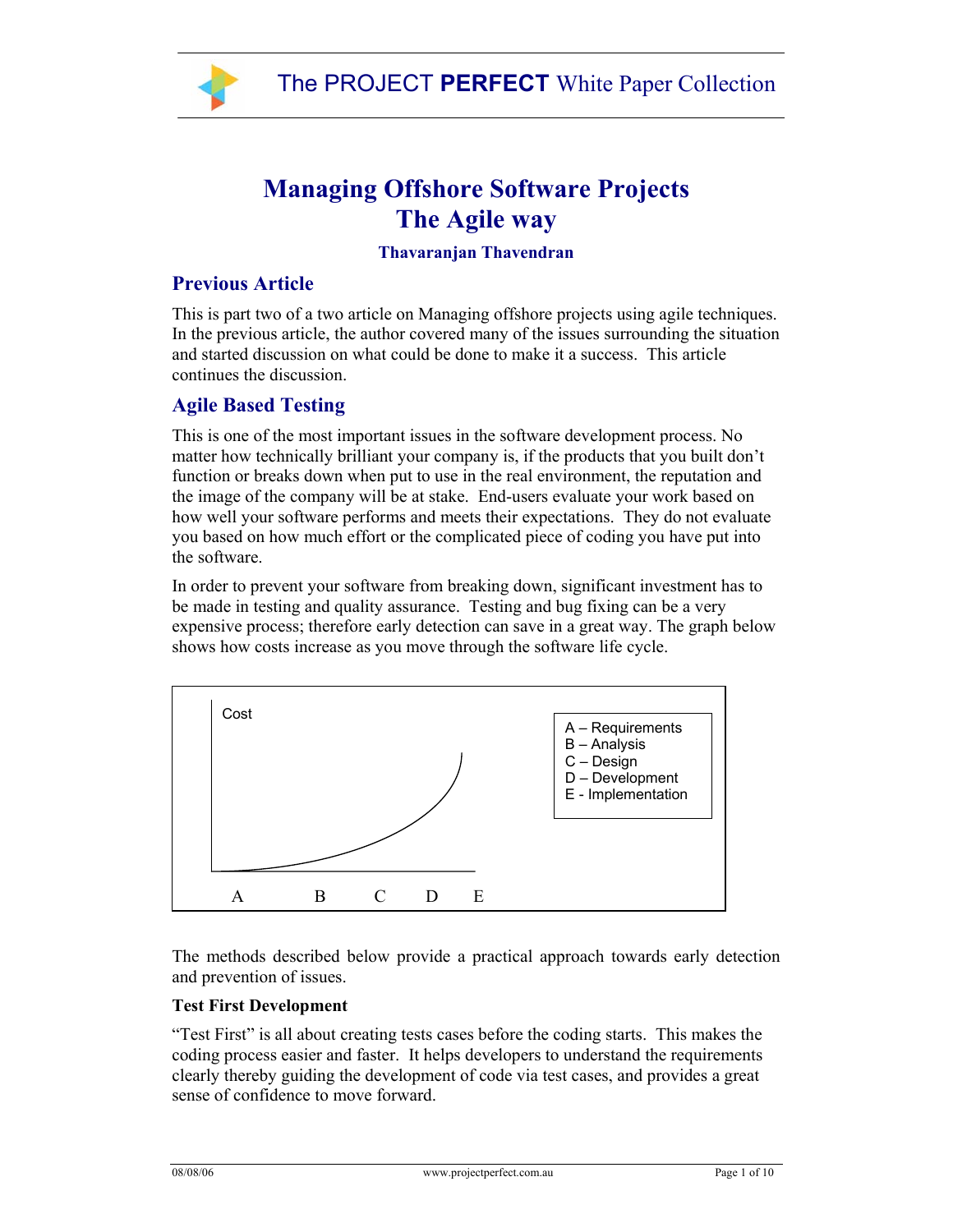The "Test First" approach also helps reduce misunderstanding of requirements, provides clear indication of progress and helps control scope creeps. One of the other interesting points with this approach, is that, some developers always feel bored and not motivated to write test cases after coding. This is due to their over confident nature where they assume that everything will work, so why bother writing test cases. Due to this they release their modules without much testing.

Now how do you use this concept? With this concept you shouldn't write any piece of production code, till you have got your failing tests in place. The software will pass only when you write the relevant coding for it. It is not necessary that you should write all test cases first and then start on coding. Some prefer to have all the test cases written first and then work on the coding to make each test case pass; some others find it easy to write one test case, and they write code to make it pass. They then move to the second test case, which follows by coding for that test case and not anything more. Therefore this continues in a loop till all test cases are implemented. In order to make this approach even more beneficial, test cases have to be written even when attempting to fix a bug, not merely when implementing a new feature.

To successfully implement this concept there are some pretty good open source tools, which can be made use of, such as NUnit and JUnit, in which you can assign your test cases and run the tool after implementing each piece of code. When a test case passes, these tools have very good ways of indicating success or failure.

#### **Peer Reviews**

Peer reviews are all about getting an equal - developer peer - to go through ones work. Traditionally peer reviews were carried out merely for evaluating code quality, but nowadays they are used to evaluate many other factors. Some of these include professionalism, consistency, standards, and cleanliness in code, requirements, design, estimations and documentations. Some management tends to feel that this is an unnecessary overhead, but if this is properly undertaken, it could yield very good results.

Although peer review has its positive sides, there can also be resistance among developers. Every developer takes pride in the work they do, and much of the self worth is tied down to their own work. This prevents them from admitting any mistakes they might have made in the code, or ask for help from their peer to review and point out their mistakes due to ego. Therefore peer review goes hand in hand with the human nature of ego, and has to be managed to obtain better outcomes. Without proper management, this could sometimes lead to hard feelings between the developer and the reviewer as well.

In order to overcome the above problems, it would be best if the concept of pair programming is used. Pair programming is all about working in pairs, in order to create a trusted peer. Pair programming can increase productivity of both individuals rather than the common notion that productivity will drop. A thorough study has been done by Laurie Williams and Alistair Cockburn in the paper "The costs and benefits of pair programming".

#### **Manual and Automated Testing**

In order to cope up with today's aggressive demands in time-to-market requirements, application development has to make sure that it's always kept on the fast track. Automated testing tools provide a very good approach towards speedy verification and testing of your work. They do this by allowing repeatable and predictable method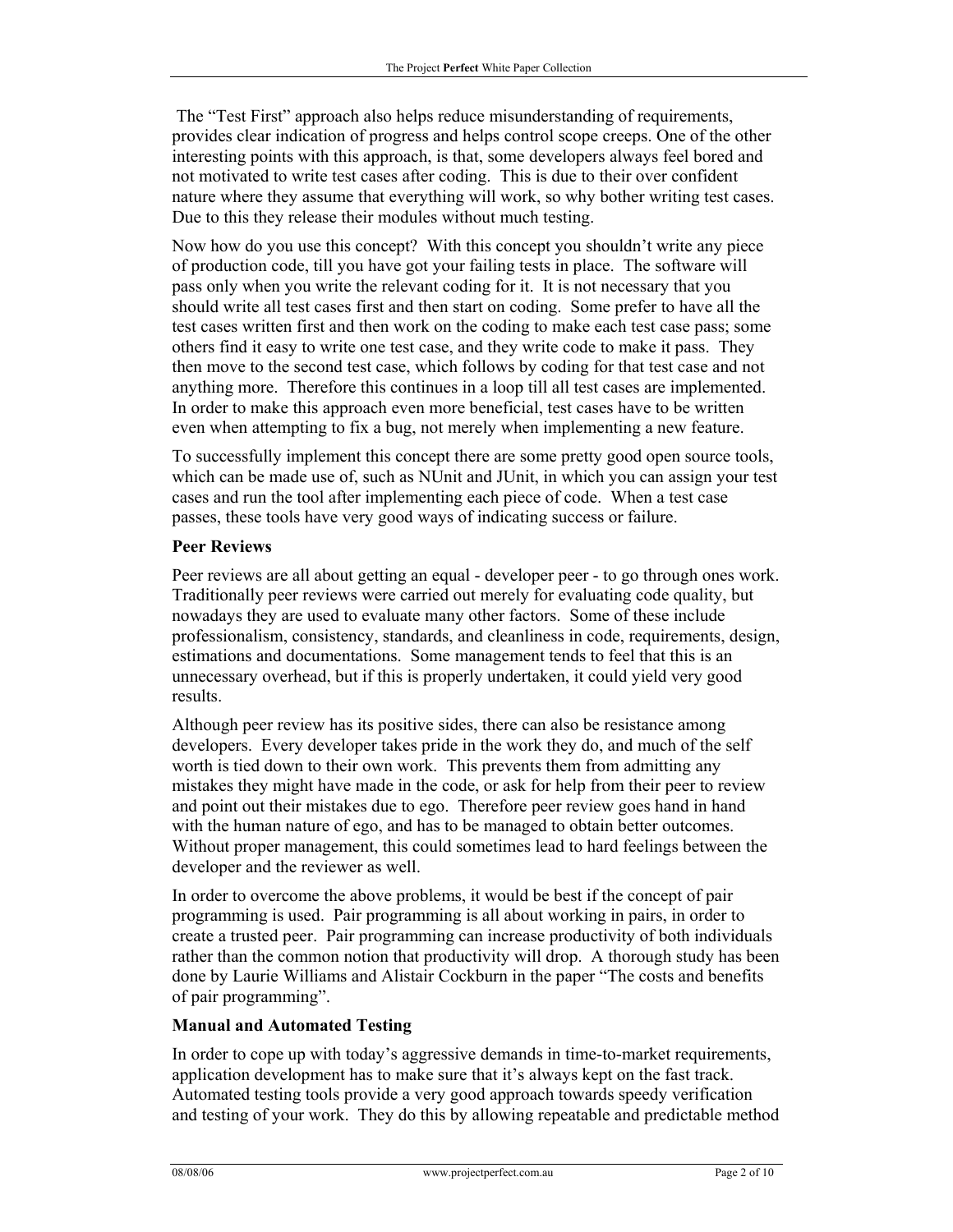of continuously testing your application functionality, and thereby eliminating the need for tying up large numbers of expensive resources.

There are several automated testing tools, such as:

- NUnit
- Junit
- TestDriven
- ZaneBug

which can do a very good job of automating your test process. In order to make good use of these tools, developer's should develop a different perception with regards to coding. They initially (or at least after the basic coding is done and before fine tuning and bug fixing is carried out) are made to identify all possible test scenarios/cases for a given task or module. These test cases should be an integrated part of the module specification for any module in a project.

Most of these test cases will be converted to unit tests during development. Unit test can easily test almost 90% of all aspects of a software application, with some exceptions on a few graphical components. If this is properly done, it can reduce your manual testing time by  $50 - 60\%$ , which is a huge cost saving. Unit tests have to be considered as part and parcel of any development, therefore when estimating a module, time should be included for this as well.

A module should not be assumed completed till these cases are also developed. Due to recursive nature of unit tests, they are very effective in handling faster software release cycles, and also help a great deal in detecting any broken codes. Unit tests can also help new project members to do changes in existing code with some assurance that any broken code can be easily identified.

In most of the recent projects I have managed, we had cruise control running on a daily basis to build the software and run the unit test cases every night. The results of this build are emailed and are available for the developers to review, when they start work the next day. In the project plan I have allocated some room (30 minutes to 1 hour) to attend to these issues on a daily basis.

## **End-user Testing**

End user testing should happen at the end of each time box, and acceptance should be obtained. I would like to refer to this end user testing at each time box as the "mini acceptance testing". Sometimes it might not be possible to obtain a formal acceptance due to the incomplete nature of the software; some clients may have the fear that up coming development on other modules might have an impact. It is not necessary for a formal sign off, instead it can merely be an email stating the acceptance, although formal signing off is mandatory at the final completion of the project.

Before releasing the software to the client for mini acceptance testing, proper testing with an end user point of view has to be carried out to ensure:

- Robustness
- **Stability**
- User friendliness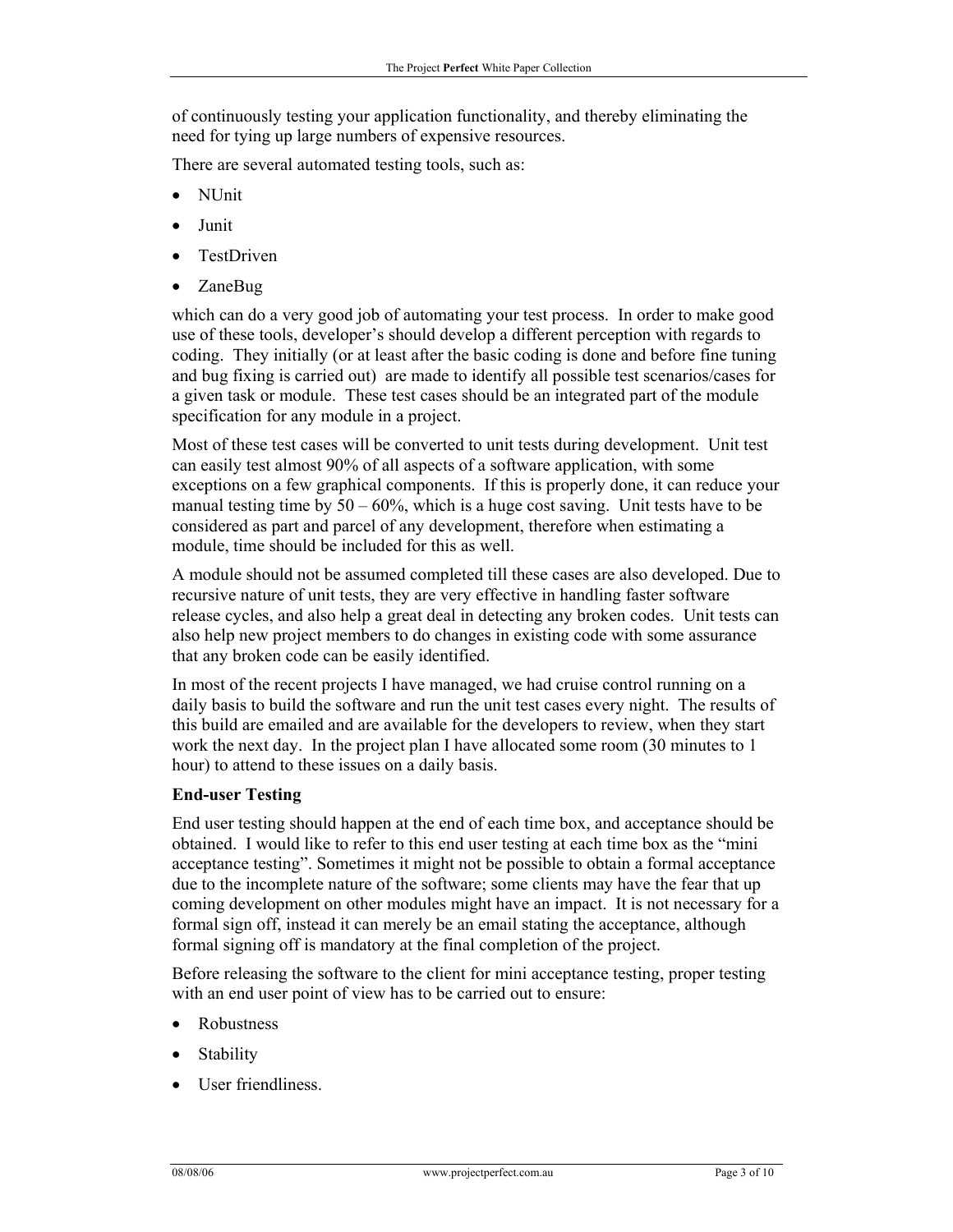These criteria are very important concerns to win the hearts of the clients. Also the more the software is user friendly, the easier it will be on user training. One of the key things that can contribute to user friendliness; is to adapt the behavior and look and feel of an environment to one with which the end users are already familiar such as "Windows". You can thereby avoid re-inventing the wheel all over again.

Progress measurements on testing tasks is vital. Without proper methods for measuring progress, testing can go out of control, since testing is an infinite area. Each tester can come up with different numbers of test cases for the same software. In most cases, the known test cases defined upfront do not constitute all possible cases. Most undefined cases are brought to light during hands on testing. Therefore measuring the progress becomes a difficult task. In fact these types of ad-hoc testing are not measurable at all, therefore the ideal way would be to define a period for adhoc testing.

If for instance, assuming your client asks for the amount of testing you have done so far, what would your answer be? The answer to the above question is subjective to the different dimensions, you would consider in measuring.

## **Offshore Change Management**

It is a known fact that requirements will evolve throughout the project, for several reasons. People change their minds quite often. For instance when software is given for testing they might suddenly realize that they have missed some functionality. Some requirement might have not been implemented the way they had in mind. Changes in governmental legislation, or some competitor is providing more functionalities than what is being offered.

There is no point trying to put a full stop to changes. Doing this will only make you deliver software which the customers thought they initially wanted. It will not be a product which they can use successfully now. Therefore one thing is sure in any project, and that is, changes. Agile is quite flexible in this nature.

In the initial stages of the project, requirements analysis documentation is done just sufficiently to pinpoint the scope, build a high-level schedule and develop a project plan. Not much time is invested on detailed requirements documentation, which we know for sure will be a waste. In order to maintain the flexibility, the entire project is broken down into modules and allocated into separate time boxes. Detailed requirements analysis and documentation is carried out throughout the project in each time box, which minimizes changes to a great extent. Although we try to manage changes this way, it doesn't mean that changes are prevented. At each time box when detailed requirements analysis is done, the requirements are frozen, in order to provide stability for the development phase in the next time box.

## **Success factors for Offshore Development**

#### **Dedicated person from customer**

Having a dedicated person at the client end helps significantly in speeding up the project. Some companies have the mentality that dedicated people will only be a waste. This impacts the project in a major way by making it harder to achieve set deadlines. A dedicated person with the know-how and authority is very important at the customer site.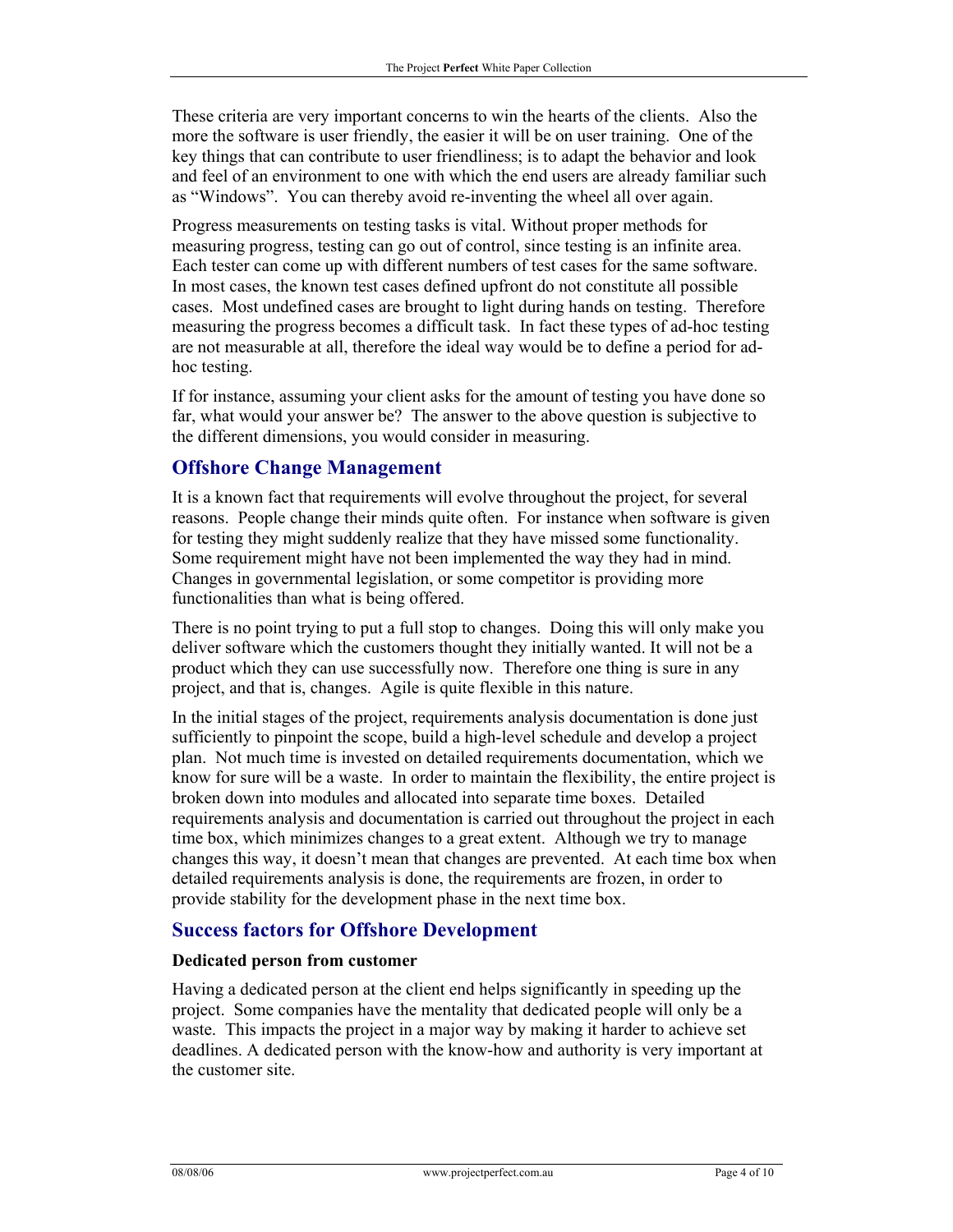## **Client Involvement**

Some clients are of the mentality that, when a project is awarded to a software vendor, it is the software vendor's problem and not theirs. The vendor has to solve all problems without troubling the client.

After requirements gathering and approving requirements specifications, it would be best if the client prepares the user acceptance plan in advance, which can be used by the development team to understand the requirements more clearly. Clear understanding of the requirements can provide a good start and an excellent foundation for the software to be built.

## **Need for an Offshore Project Manager**

Many projects fail not predominantly because of technical skills, but because of poor or lack of proper project management. It is very important for the offshore software team to have a dedicated project manager. Through observations, some clients opt to do the project management themselves remotely. Often these projects have failed miserably and have caused good business relationships to break.

Not having an offshore project manager can cause many other issues, such as

- Not achieving the cost benefit in off shoring as originally planned.
- More time required, especially with the time zone difference. This also adds to the increased cost, due to the fact that time is money.
- It might very often be required for the client project manager to travel to the offshore destination. This can further add to the cost issues, with travel cost (flight cost and local travelling), cost for accommodation, daily allowances, and travel insurances having to be paid on top of the usual salaries.
- Cultural Issues. Imagine an American managing a team of Indians or Sri Lankan, whose culture is totally different to that of an American.

## **How does Agile relate to Fixed Price Contracts?**

When I talk about agile development, I have often heard people asking me whether agile works for fixed price contracts. Usually when people say fixed price contracts they mean fixed price, time and scope. This means you require stable and solid requirements. I have tried a couple of approaches here, and both worked really well for me.

The first approach is for projects which fall into the domain we specialize in. For these types of projects, it is a must that you have the following;

- A known team
- Known technology

After making sure of the above, then I start working on the project contract. This document defines scope, features, deliverables, timelines, and the price for the project, which forms the working relationship between the customer and the software vendor. Pretty much everything documented here is fixed.

It is very important that as project managers we be tough on the agreed deliverables, which means change requests are not entertained. Instead adopt the "exchange requests" concept. So if there is a change request, then negotiate with the customer to find out which module you can take out to accommodate the new request. The module that you take out should be of an equal weight to the module that you are putting in.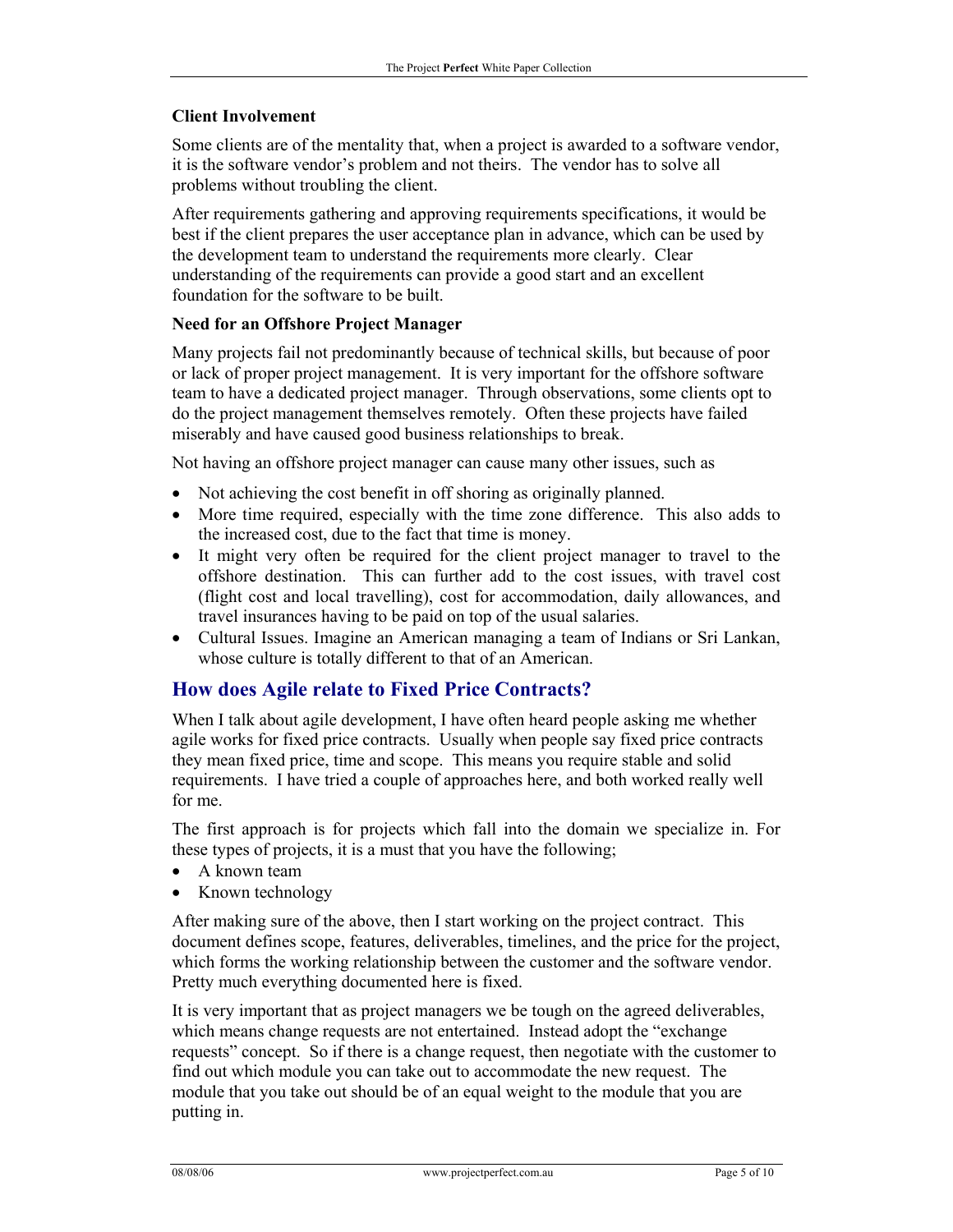The second approach is for projects which are not in your domain. In this scenario the approach that has worked for me is to break the project into two sub projects. The first sub project will focus on producing a detail requirements analysis, documentation and estimation. This will provide you with sufficient information to determine the costs. Based on this a new contract could be formed to initiate the second sub project, which will focus on implementation.

# **How to Select an Offshore Vendor**

Selecting an offshore vendor can be a challenging task. Numerous factors will have to be considered in this process. The following are some factors which I have gathered from our potential clients.

## **Stability**

How would it feel if while your project is being developed or maintained, your offshore company collapses? All your investment would be a waste, and you might be left with a product with no support for it. It might be possible to find some other software vendor to support it, but imagine the painful process you would have to go through to find that vendor, and the steep learning curve they will need to come up to speed in maintaining and supporting your product. For this reason it is very critical to choose the right company.

The following are some factors which could give you the answer that you are looking with regards to the question on stability.

- Past few year audited annual report
- Shareholders and their strength in supporting the company
- Track record of the person running the company (i.e. General Manager, CEO, etc)
- Company's past project performance (case studies on completed projects), and current clientele
- Employee turnover rate
- Political situation of the country

#### **Size and Infrastructure**

Some also consider the strength/size (number of employees) of the company as key factor towards choosing an offshore partner. From my observations, the size of the company should not be a deciding factor. What's important is the quality of the people who'll be involved in the project, stability of the company and the reputation it holds locally or globally.

Due to the distance, project coordination and control becomes a real challenge in a context where effective communication is one of the critical success factors towards achieving a successful offshore endeavour. Many companies nowadays use email, chat, video conferencing, pc-to-pc phones, etc for communication. As well, they use other tools such as ftp, and http for file/application sharing and document repository. Careful attention has to be paid to telecommunication infrastructure.

Furthermore you might want to look into the type of machines, software and network used for development. A low-end machine would take more time to compile than a high-end machine. This means a task, which should have finished in 10 hours, takes 12 hours to complete because of poorly performing machines. This also means you will be either paying a high price, or be delayed with the product.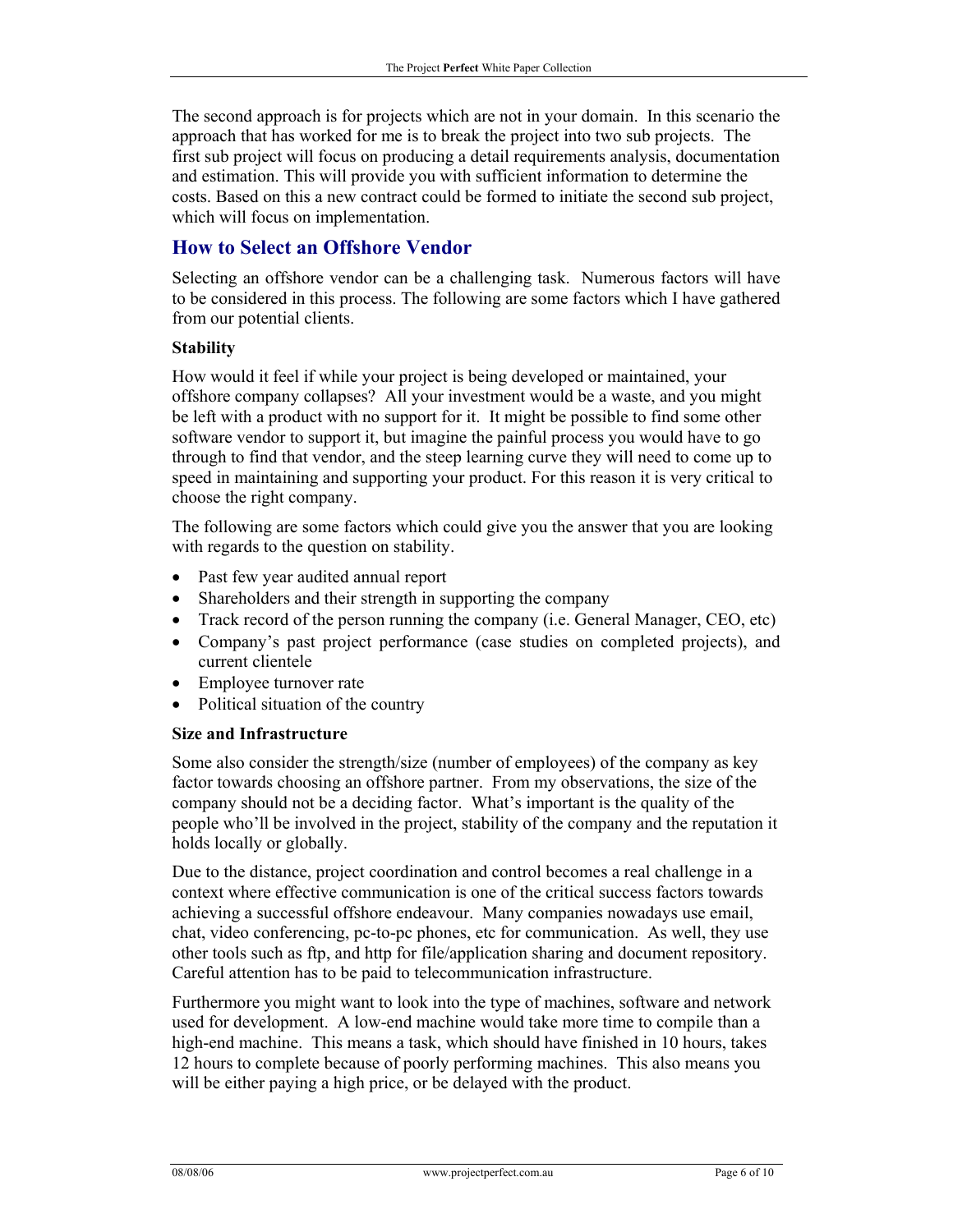#### **Communication**

Strong communication is crucial for the success of offshore projects, and therefore language is a common concern among many. Certainly many companies would prefer to do business in their own language. Most business communication in Asian countries is carried out in English. Although English is spoken throughout the world, accent/slang and body language varies from country to country; which might lead to misunderstandings.

Due to this situation many companies move towards formalizing their communication by means of detailed documentations and formal processes. This seems to help to a great extent especially with geographically dispersed teams, but make sure that you do not over do this.

#### **Employee skill set**

The majority of companies will have skills in most common programming languages, such as C#, VB.Net, Java, etc. How experienced they are however, can only be determined by talking to them. Some software vendors will allow you to interview the team they will put together for your project, or might show you their resumes. Take this opportunity to identify your team.

Some offshore projects might require specialized domain knowledge, like banking, finance, engineering etc. It would be highly advantageous if your vendor had prior experience in this field. Some vendors would claim, although they don't have this knowledge, that they still can do the job. Be cautious when doing projects with these sorts of companies.

#### **Quality Standards**

CMM (Capability Maturity Model), SEI and ISO are widely known quality standards, and you would notice some companies claiming that they are CMM or ISO certified, mainly to differentiate them from others.

What these certifications mean is that the firm understands the quality assurance concepts and has gone through a process of implementing it throughout the company. This does not necessarily mean that they practice what they preach. Possessing a certification doesn't guarantee that the company will deliver high quality software.

It would be best if judgment to select a vendor is made based on:

- Prior completed projects
- Demonstration of the process along with real evidences (such as documents made for the projects, i.e. project plan, status reports, requirements/functional specifications, etc)
- Communicating with another client if possible.

## **Conclusion**

Globalization is here to stay and the practice of offshoring will increase on a daily basis. A venture into offshoring is always a risky matter; however it is also quite competitive. Agile methodology can help mitigate many risks posed by offshoring, such as culture, trust, communication, transparency, ROI, dispersed locations, time zones and the constant change in requirements. This white paper discusses how agile methodology can be used in an offshoring context to manage the risks.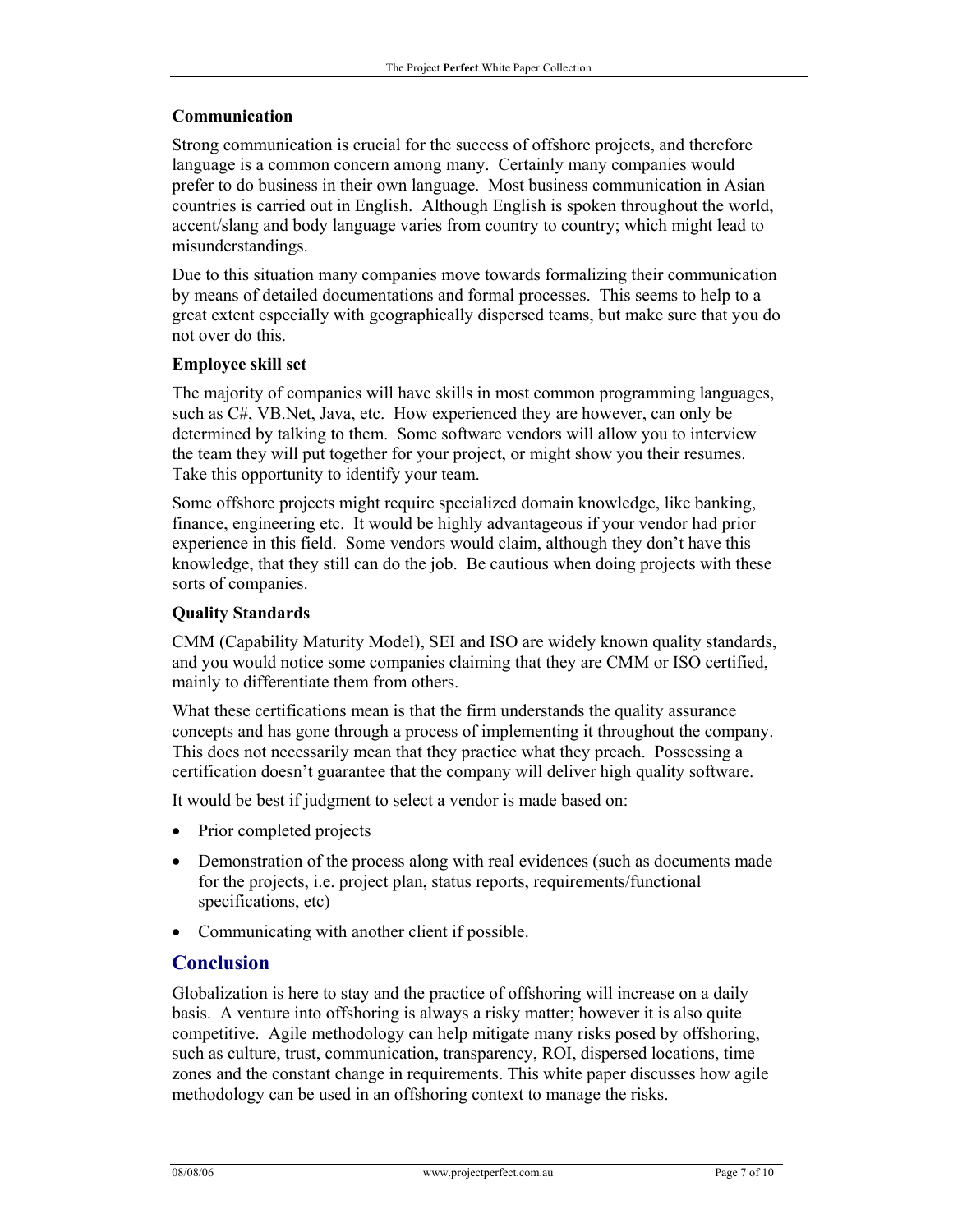# **References**

*Agile Manifesto, "Manifesto for Agile Software Development", www.agilemanifesto.org* 

 *"Code the Unit Test First", http://www.extremeprogramming.org/rules/testfirst.html* 

*Kevin Aguano, "Managing Agile Projects", Multi-media publications, 2005* 

*Laurie Williams and Alistair Cockburn, "The costs and benefits of pair programming", http://collaboration.csc.ncsu.edu/laurie/Papers/XPSardinia.PDF* 

*Martin Fowler, "The New Methodology", www.martinfowler.com/articles/ newMethodology.html* 

*Pekka Abrahamsson, Outi Salo, Jusi Ronkainen, and Juhani Wartsa, "Agile software development methods", www.inf.vtt.fi/pdf/publications/2002/P478.pdf* 

*Stephanie Moore and Liz Barnett, "Offshore outsourcing and Agile Development", www.forrester.com/Research/Document/Excerpt/0,7211,34978,00.html, 2004* 

# **Appendix A**

This is a sample functional specification made for a module which adds students. This template provides some sample data to explain each section.

| <b>Date</b> | <b>Initials</b> | <b>Description</b>                                        |
|-------------|-----------------|-----------------------------------------------------------|
| 21-06-2006  | RT              | First version - ready for approval                        |
| 22-06-2006  | KТ              | Approved                                                  |
| 23-06-2006  | RT              | Replaced the screen shot to accommodate the address field |

#### **M1: Add Students**

#### **Screen Layout**

| <b>In Add Student</b> | н         |
|-----------------------|-----------|
| <b>Name</b>           |           |
| <b>Address</b>        |           |
|                       |           |
|                       | <b>OK</b> |
| Screen 1              |           |

This screen allows school administrators to add new students to the system.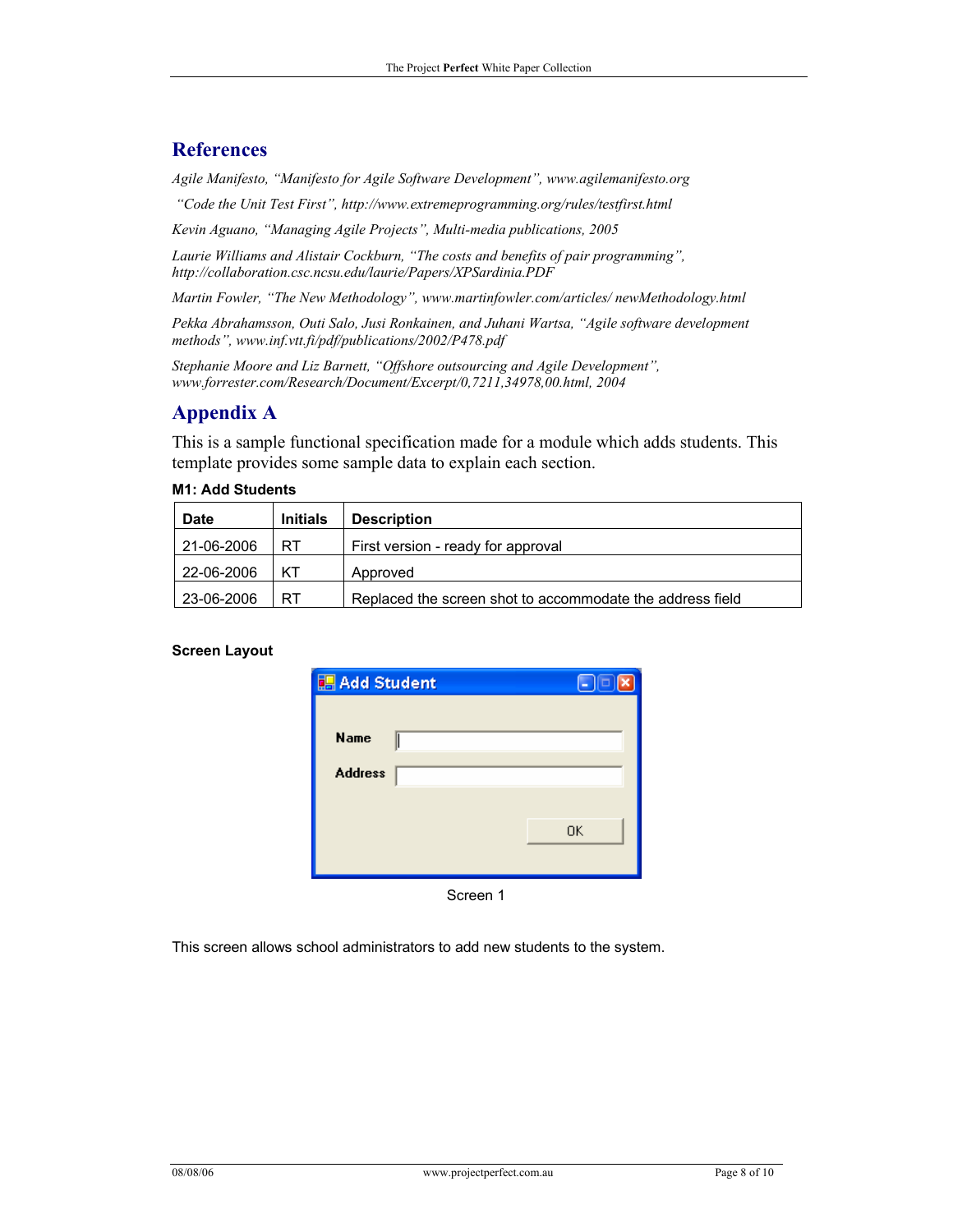| <b>Field</b> | Type            | <b>Enabled</b> | <b>Description</b>                                                                                                                 |  |  |
|--------------|-----------------|----------------|------------------------------------------------------------------------------------------------------------------------------------|--|--|
| Name         | Label<br>$[25]$ | Yes            | Name of the selected Student. If the student name is<br>too long to fit, it will be truncated and appended with<br>$\epsilon$<br>. |  |  |
| Address      | _abel<br>[40]   | Yes            |                                                                                                                                    |  |  |

#### **Field Definitions**

#### **Actions**

| <b>Action Element</b>       | <b>Enabled</b> | <b>Action</b>                                         |
|-----------------------------|----------------|-------------------------------------------------------|
| Pressing the 'OK'<br>button | Yes            | Insert the Student to the database and close the form |
|                             |                |                                                       |
|                             |                |                                                       |

#### **Screen Navigation**

| <b>Screen</b> | <b>Activated By</b>         |  |
|---------------|-----------------------------|--|
| Screen 1      | M2 - View Existing Students |  |

#### **Test Plan**

| ID     | <b>Action</b>                        | <b>Expected Result</b>                                       |
|--------|--------------------------------------|--------------------------------------------------------------|
| $M1-1$ | Press 'OK' without entering any data | Error message should popup to warn the user<br>to enter data |
| $M1-2$ |                                      |                                                              |

## **About the Author**



several offshore and onshore projects as a Project Manager. He has managed projects for many clients around the world, including Norway, Denmark, Australia, US, Jordan, Sri Lanka and Dubai. He has experience managing projects from a wide range of industries, with specialization in automation of stock exchanges and offshore project management. The types of projects he has managed are client-server application, web application, database applications and

Thavaranjan Thavendran has engaged in management of

systems integration.

Thavaranjan has over 9 years experience in the IT field, and holds a BSc.(Hons.) in Information systems (from the Manchester Metropolitan University, UK) and MBA from the University of Lincoln, UK, and is also an ISO certified internal quality auditor. Author's Email: ranjanthavendran@yahoo.com